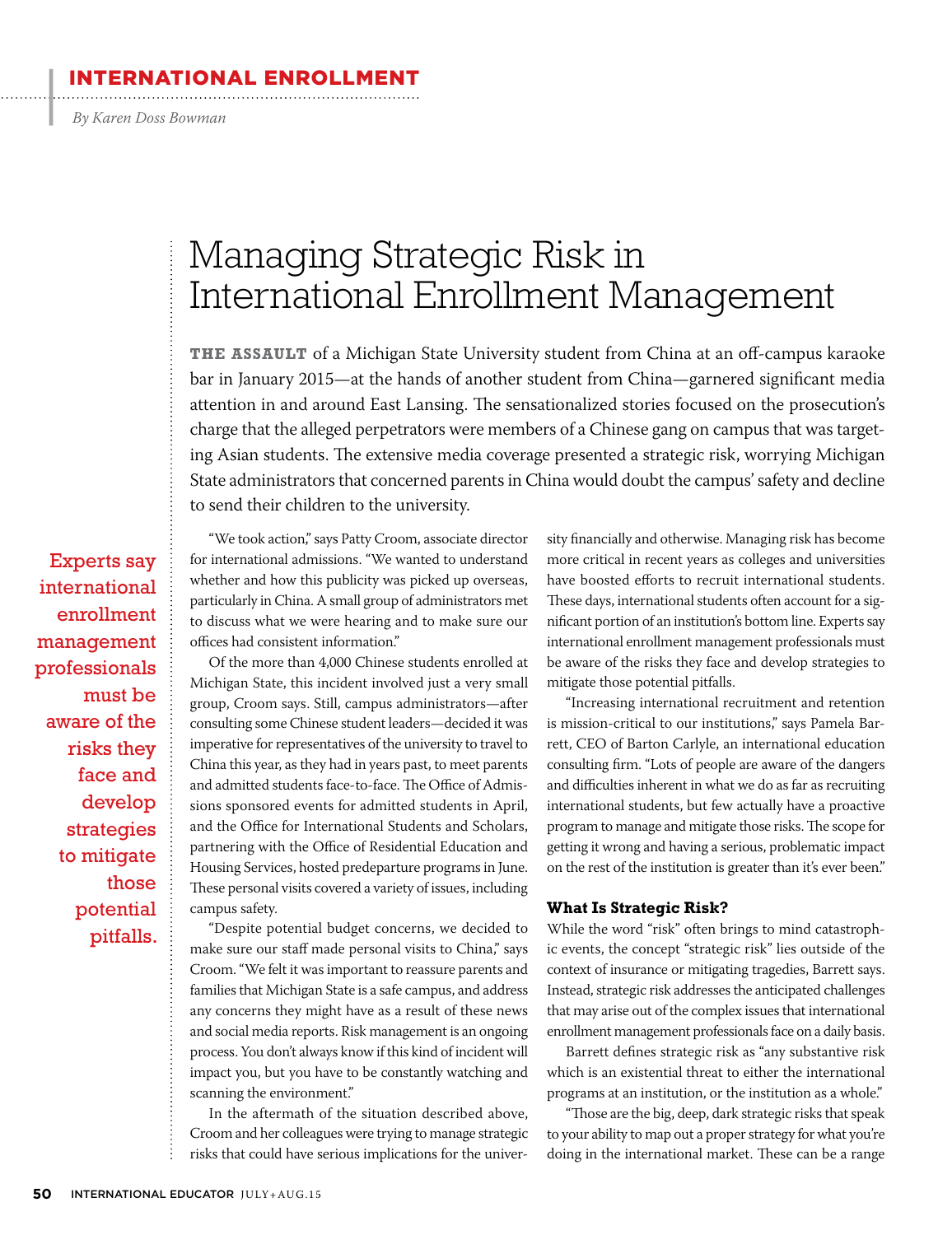### **Common Types of Strategic Risk**

- ■**FINANCIAL RISKS:** These are risks that may impact the institution's financial well being. These comprise a variety of scenarios, including exchange rate fluctuations that may make an institution unaffordable for international students; the decision of a sponsoring nation to no longer participate with an institution, leaving students unable to pay tuition; or the inability to recruit international students.
- ■**MARKET RISK** relates to environmental factors that go wrong and affect an institution's ability to recruit and retain students from a particular market. These challenges may be caused by demographic shifts, political factors, or changing economic situations, for example. While these factors may be beyond anyone's control, international enrollment professionals can better manage the risks by understanding the markets in which they operate.
- ■**REPUTATIONAL RISKS** can affect the way an institution is viewed in the marketplace by prospective students and parents, current students, alumni, or the general public. These may result from using agents, staff, or alumni who may reflect poorly on the institution or misrepresent the institution's programs or services.
- ■**PROGRAM MANAGEMENT RISKS** relate to the ability of an institution to deliver the programs and academic courses that it would want in a particular marketplace. No institution is able to do everything, so it's important to set priorities and consider the programs most likely to attract students.

of things such as having a forward-thinking strategy and one that aligns with broader institutional goals, investment levels, and risk appetite," she says.

Risks can stem from any number of factors. Perhaps an institution is too reliant on students from one country, such as China, Saudi Arabia, or India. If a market shift were to prevent students from these regions from being able to study in the United States, for example, institutions counting on their enrollment could face significant financial challenges. Another issue that may affect an institution's ability to recruit, for example, could be staff turnover and the time that it takes to get new employees trained and acclimated. New technology systems on campus, or concerns about how agents handle students' personal data, also present concerns.

There are many types of strategic risk. Some of the most common are financial risks, market risks, reputational risks, and program management risks (see sidebar).

Emergency preparedness is another issue universities should consider when evaluating overall strategic risk, says Matthew Beatty, director of international recruitment at Concordia College. As U.S. universities host an increasing number of international students and scholars, he says, there are concerns about global health and pandemics such as H1N1 and Ebola.

"From my perspective, it's important that institutions have a strategy in place before hosting students from affected geographic regions," Beatty says. "This includes outlined procedures for monitoring visitors (including returning students) from affected areas. From a campus perspective, what protocol does the institution follow if a student applies from an affected area? From an enrollment perspective, what implications will that cause for the community, campus, and health services? Externally, what guidance should be communicated to the local community and newly arrived students? Based on my experience, institutions often wait too long to review and evaluate these types of emergency preparedness plans. In return, they welcome greater institutional exposure and unintended outcomes."

#### **Assessing Risk**

While it may be impossible to avoid all uncertainty or prevent setbacks, it's important to be prepared. International enrollment professionals should integrate their strategic risk plans with the institution's overall international strategy. Barrett believes that an effective strategic plan for international enrollment management should be wellresearched and unique with respect to an institution's history, culture, and mission.

"A well-articulated international enrollment strategy will be clear about the intent of the institution and will comprise more than a shopping list of international initiatives," Barrett writes in her essay, "A Strategic Approach

> To Risk In International Enrollment Management," from the NAFSA e-publication, *International Enrollment Management Strategic Planning: An Integrated Approach*. "The strategy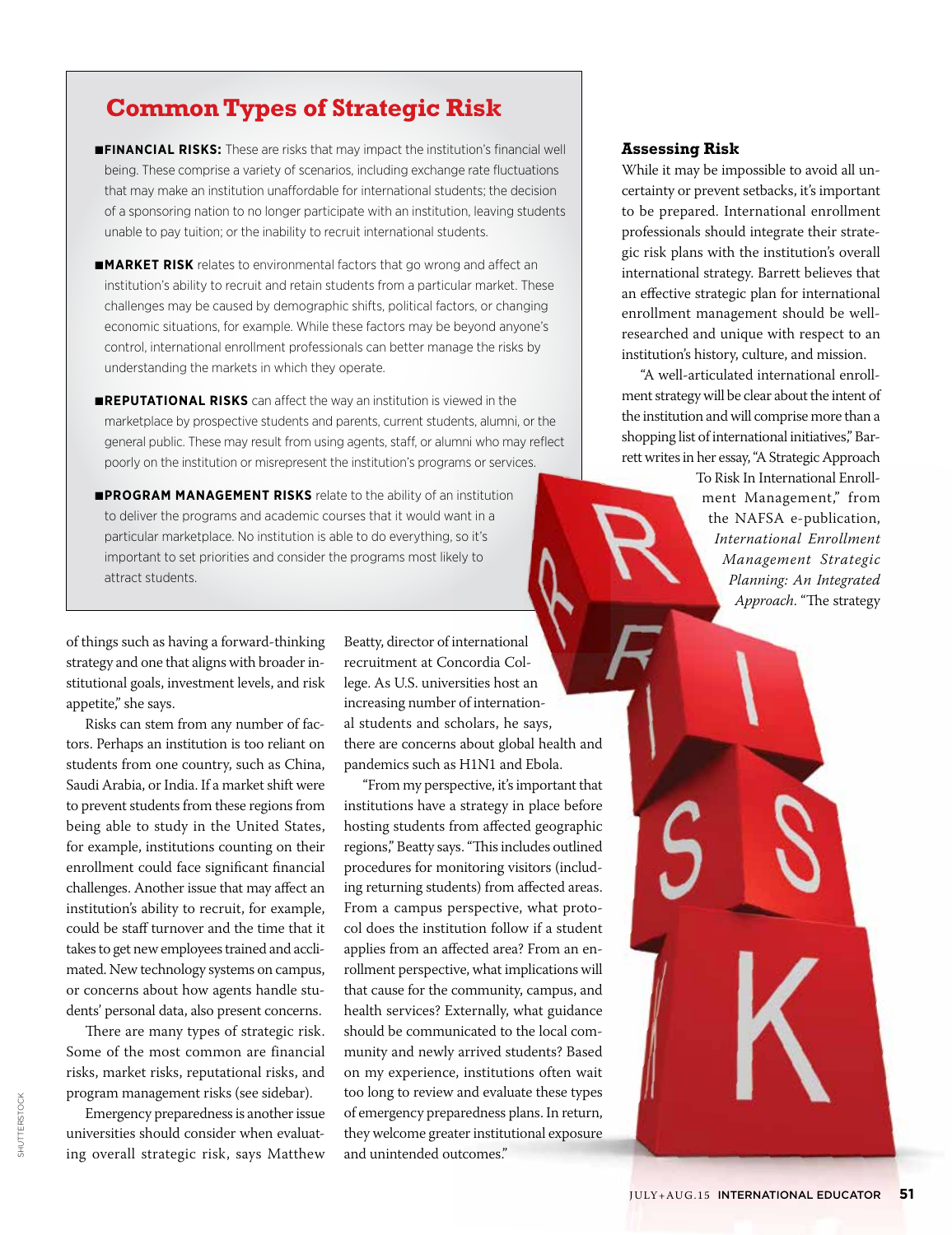will provide a focus for recruitment and retention programs, and as such it needs to be written down and revisited on a regular basis to refresh and renew the institution's response to a dynamic environment."

The first step in developing a risk management strategy is to determine the institution's risk profile. Consider the overall international strategy and understand what's happening in different markets. Look at the links between the institution's international strategy and the overall strategic plan. Are global issues tied to learning and career outcomes? How broadly do staff and alumni networks extend? What is the strength of the study abroad program? What is the institution's financial standing and how strong is recruiting in various markets?

Next, international enrollment professionals must evaluate their institution's appetite for risk. How comfortable with risk are administrators? Is the campus more conservative or more entrepreneurial in na-

ture? Are key players slow to move or slow to change? These are the types of characteristics that build the institution's "risk profile." The level of comfort with risk is neither good nor bad. But having an understanding of where the institution stands in terms of willingness to take on risk will help determine action steps and strategies.

Purdue University, for example, has a large and competitive international pool of applicants, even though the university's strategy is considered risk-averse, says Bryant Priester, director of international admissions and recruitment. Because of that conservative risk profile, most of the university's international recruiting efforts are done inhouse—from overseas recruiting trips and application review to website content creation. Priester trains all of the university's international recruiters to ensure accurate, consistent messaging. His department also engages Purdue's expansive alumni network to assist in recruiting activities.

# **ADVERTISER** Index

**INTERNATIONAL EDUCATOR** | **MAY+JUNE.2015**

| a2 International<br>Education Fairs 29                      | <b>I</b><br>F            |
|-------------------------------------------------------------|--------------------------|
|                                                             | N                        |
| <b>Ascension Benefits</b><br>& Insurance Solutions. 9       | $\mathsf{N}$             |
| California State University,                                | N                        |
| Northridge  31                                              | N                        |
| College Year in Athens19                                    | D                        |
| Cort Furniture 11                                           | N                        |
| California State University,<br>Long Beach 7                | S<br>L                   |
| <b>ELS Educational</b><br>Servicesback cover                | l                        |
| ETS-TOEFLinside front cover                                 | l<br>S                   |
| ETS-GRE inside back cover                                   | $\overline{\phantom{0}}$ |
| $IES$ Abroad $\ldots \ldots \ldots \ldots \ldots \ldots .5$ | $\epsilon$               |
|                                                             |                          |

|                | <b>International Education</b>              |
|----------------|---------------------------------------------|
| 9              | Fairs of Turkey (IEFT). 13                  |
| $\overline{3}$ |                                             |
| 9              | NAFSA elearning43                           |
|                | NAFSA Strategic Retreat 47                  |
| 31             | <b>NAFSA Management</b>                     |
| $\overline{9}$ | Development Program. 41                     |
| 11             | NAFSA Call for Proposals 49                 |
| $\overline{7}$ | Spring International<br>Language Center. 15 |
|                |                                             |
| ∍r             | UCSB Extension53                            |
| ∍r             | <b>USAC: University</b>                     |
|                | Studies Abroad Consortium 48                |
| ∍r             | <b>Viatrix Viagens</b>                      |
| 5              | e Turismo LTDA 18                           |
|                |                                             |

#### NAFSA PUBLICATION

#### International Enrollment Management Strategic Planning: An Integrated Approach

Offering an integrated, holistic approach to IEM, this PDF publication from NAFSA includes input from a wide variety of institutional stakeholders. Each chapter highlights an important aspect of creating and sustaining a strategic IEM plan, including planning, recruitment and retention, understanding institutional mission and priorities, and risk assessment.

Members: \$4.99

Nonmembers: 5.99 Visit www.nafsa.org/publications

While Purdue's population of students from China represents the largest undergraduate group on campus, the university doesn't take on the financial risk of investing recruiting dollars on mainland China.

"We're focused on building a diverse international class, and we're focusing that effort by going to other countries," Priester says. "We simply don't need to recruit on mainland China because of the sheer numbers of applications we already get from that country. We have a competitive pool from China without traveling to China."

Another important step in developing a risk management strategy is to engage in market research. Examine the global trends, understand the competition, evaluate the effectiveness of communication strategies, and assess reputation and branding perceptions. What are the costs of recruitment, and why are students choosing a particular institution? Answers to these types of questions will provide evidence for the action steps that will become part of the international enrollment strategy.

"This speaks a lot to the issue of armchair recruiting," says Barrett. "You can recruit as many students as you'd like from your armchair, but it doesn't help you understand necessarily what's going on in the market. And you can do a lot of research and test the trend data, but there is no substitute for